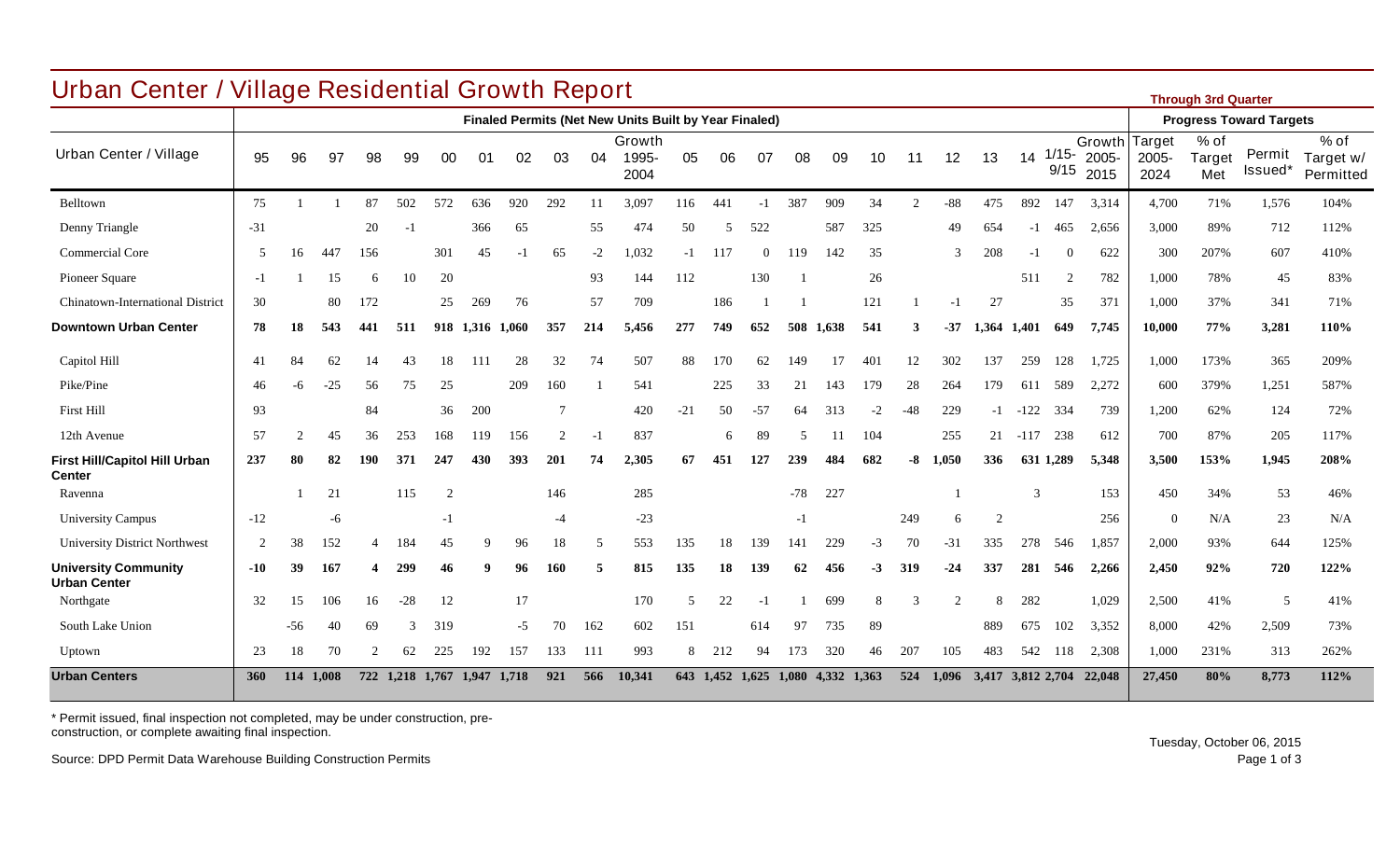|                            |          |                |                             |               |                |               |     |               |                |                             | Finaled Permits (Net New Units Built by Year Finaled) |                             |                          |                |                |          |     |     |      |                |           |                  |                         |                         |                       | <b>Progress Toward Targets</b> |                                  |
|----------------------------|----------|----------------|-----------------------------|---------------|----------------|---------------|-----|---------------|----------------|-----------------------------|-------------------------------------------------------|-----------------------------|--------------------------|----------------|----------------|----------|-----|-----|------|----------------|-----------|------------------|-------------------------|-------------------------|-----------------------|--------------------------------|----------------------------------|
| Urban Center / Village     | 95       | 96             | 97                          | 98            | 99             | 00            | 01  | 02            | 03             | 04                          | Growth<br>1995-<br>2004                               | 05                          | 06                       | 07             | 08             | 09       | 10  | 11  | 12   | 13             | 14        | $1/15 -$<br>9/15 | Growth<br>2005-<br>2015 | Target<br>2005-<br>2024 | % of<br>Target<br>Met | Permit<br>Issued*              | $%$ of<br>Target w/<br>Permitted |
| Ballard                    | 25       | 64             | 14                          | 13            | 63             | 20            | 223 | 23            | 39             | 196                         | 680                                                   | 35                          | 86                       | 70             | 602            | 294      | 298 | 18  | 81   | 572            | 712       | 212              | 2,980                   | 1,000                   | 298%                  | 1,270                          | 425%                             |
| <b>Bitter Lake Village</b> | 3        | 183            | 7                           |               | $\overline{4}$ |               |     | $\mathcal{R}$ | 5              | $\mathcal{D}_{\mathcal{L}}$ | 208                                                   | $\overline{4}$              |                          | 450            | 35             | 26       | 475 |     | 3    | 177            |           |                  | 1,175                   | 800                     | 147%                  |                                | 147%                             |
| Fremont                    | 9        | 15             | 14                          | 16            | 28             |               | 55  | 22            | 8              | 27                          | 199                                                   | 146                         | 15                       |                | 61             | 42       | 25  | 19  | 164  | 50             | 167       | 171              | 864                     | 500                     | 173%                  | 427                            | 258%                             |
| Lake City                  | 16       | $\overline{2}$ | 44                          |               | 3              | 44            | 105 | 244           | 79             | 63                          | 600                                                   | 55                          | 28                       | 16             | 228            | 86       | 14  | 91  | $-4$ | 11             | 8         | 21               | 554                     | 900                     | 62%                   | 183                            | 82%                              |
| North Rainier              | 10       |                | 33                          | 41            | 5              | 12            | 10  | 6             | 11             | 215                         | 344                                                   | 183                         |                          | 22             | 59             | 19       | 13  | 72  | $-3$ | 12             | 139       | 20               | 537                     | 900                     | 60%                   | 210                            | 83%                              |
| West Seattle Junction      | 4        | 22             | 27                          | 75            | 76             |               |     | 162           | 117            | 41                          | 529                                                   | 48                          | 20                       | 73             | 13             | 172      | 6   | 198 | 53   | 68             | 348       | 304              | 1,303                   | 700                     | 186%                  | 947                            | 321%                             |
| <b>Hub Urban Villages</b>  | 67       | 287            | 139                         | 145           | 179            | 85            | 395 | 460           | 259            | 544                         | 2,560                                                 | 471                         | 154                      | 635            | 998            | 639      | 831 | 398 | 294  |                | 890 1,374 | 729              | 7,413                   | 4,800                   | 154%                  | 3,037                          | 218%                             |
| 23rd & Union-Jackson       | 20       | 42             | 40                          | 33            | 39             | 97            | 97  | 173           | 33             | 198                         | 772                                                   | 110                         | 48                       | 63             | 198            | 306      | 121 | 57  | 9    | 96             | 141       | 42               | 1,191                   | 650                     | 183%                  | 370                            | 240%                             |
| Admiral                    | $-1$     | 6              |                             | $\mathcal{R}$ | 18             | 86            | 27  | 68            | $\overline{2}$ |                             | 214                                                   |                             | 10                       | $\overline{7}$ | $\overline{4}$ |          |     | 6   |      | 78             |           | $-10$            | 96                      | 200                     | 48%                   | 137                            | 117%                             |
| Aurora-Licton Springs      | 23       | 12             | 61                          | 57            | 61             | 35            | 18  | 48            | 33             | 45                          | 393                                                   | 88                          | 42                       | 94             | 54             | 133      | 12  | 37  | 13   | 90             | 29        | 17               | 609                     | 500                     | 122%                  | 35                             | 129%                             |
| Columbia City              | 3        | 6              |                             |               |                | 15            | 13  |               | 0              | 28                          | 77                                                    | 195                         | 34                       | 63             | 119            | 80       | 107 | 53  | 309  | 49             | 49        | 235              | 1,293                   | 800                     | 162%                  | 291                            | 198%                             |
| Crown Hill                 | 5        |                |                             | 10            | 10             | $\Omega$      | 14  |               |                | $-2$                        | 43                                                    |                             |                          | 8              | 12             | $\Omega$ |     | 3   |      | 51             | 27        | 27               | 131                     | 250                     | 52%                   | 34                             | 66%                              |
| Eastlake                   | 77       | 14             | 64                          | 14            | 75             | $-3$          | 35  | 12            | 44             | -11                         | 343                                                   | 34                          | 17                       |                | 162            | 59       | 206 |     | 14   | 12             | 36        |                  | 551                     | 250                     | 220%                  | 268                            | 328%                             |
| Green Lake                 |          |                | 9                           | 11            | 14             | $-1$          | .5  | 50            | 10             | 117                         | 220                                                   | 7                           | $\overline{\phantom{1}}$ | 3              | 18             | 11       | 59  |     | 200  |                | 297       | 34               | 642                     | 250                     | 257%                  | 104                            | 298%                             |
| Greenwood-Phinney Ridge    | $\Omega$ |                |                             | 33            | 30             | $\mathcal{R}$ | 109 | $-1$          | 181            | 27                          | 386                                                   | $\overline{0}$              | $-1$                     | 77             | $\mathcal{R}$  | 101      |     |     | $-1$ | -6             |           | 23               | 209                     | 400                     | 52%                   | 137                            | 87%                              |
| Othello                    | 2        |                | 5                           | 85            | 213            | 82            | 532 | 29            | 16             | $-193$                      | 772                                                   | 142                         | 80                       | 58             | 58             | 50       | 13  | 365 | 7    | -1             | 2         | 3                | 777                     | 590                     | 132%                  | 361                            | 193%                             |
| Madison-Miller             | 6        | 33             | 11                          | 83            | 28             | 41            | 36  | $\mathcal{F}$ | 155            | 64                          | 460                                                   | 259                         | 31                       | 11             | 13             | 16       | 11  | 11  | 150  | 164            | 26        | 14               | 706                     | 500                     | 141%                  | 478                            | 237%                             |
| Morgan Junction            |          | 18             |                             | 3             | $\overline{2}$ |               |     | 12            | 6              | 2                           | 46                                                    | 8                           | 27                       | 14             | 46             |          |     | -11 | 3    | 11             | 3         | -11              | 144                     | 200                     | 72%                   | 43                             | 94%                              |
| North Beacon Hill          | 10       |                | 5                           |               |                |               | 13  |               | 18             | 8                           | 63                                                    | $\overline{c}$              |                          | 13             | 27             | 15       |     |     | 3    |                | 54        | 32               | 163                     | 490                     | 33%                   | 129                            | 60%                              |
| Upper Queen Anne           |          | -2             | 38                          | 10            |                |               | 17  |               | 14             | $-1$                        | 82                                                    | $\boldsymbol{\vartriangle}$ | 61                       | $-15$          | 27             | 64       |     |     | 57   |                | 96        |                  | 295                     | 200                     | 148%                  | $-1$                           | 147%                             |
| Rainier Beach              | $-1$     | 6              | $\mathcal{D}_{\mathcal{L}}$ | 45            |                | 14            |     |               | 8              |                             | 80                                                    | 5                           |                          |                | $-20$          | 6        |     |     | 2    | $\overline{2}$ | 14        | 10               | 30                      | 600                     | 5%                    | 57                             | 15%                              |

\* Permit issued, final inspection not completed, may be under construction, preconstruction, or complete awaiting final inspection.

Source: DPD Permit Data Warehouse Building Construction Permits

Tuesday, October 06, 2015 Page 2 of 3